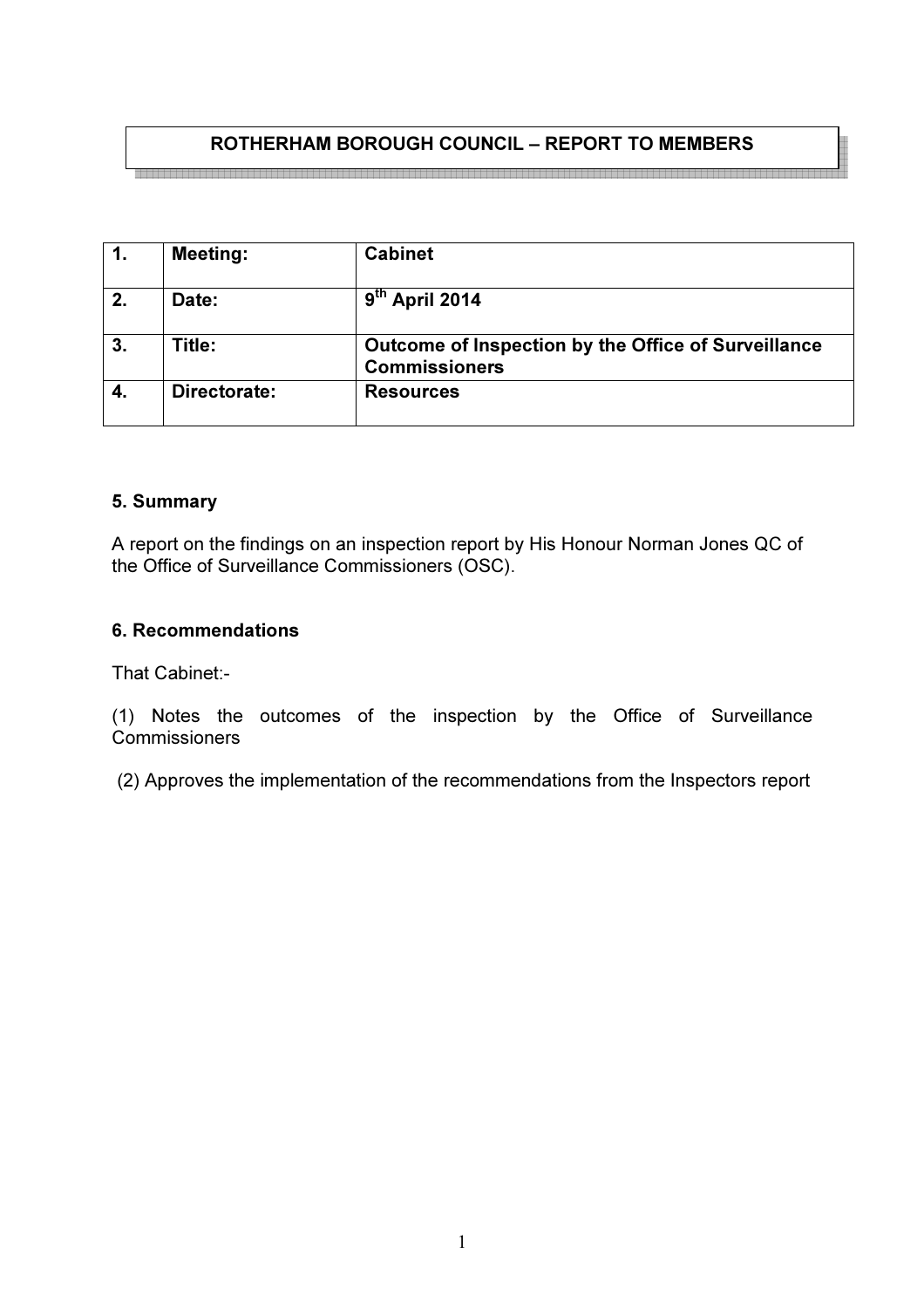# 7. Proposals and Details

The Council was inspected on the 11th February 2014 by HH Jones in respect of its Regulation of Investigatory of Powers Act 2000 (RIPA) policy and procedures. These RIPA policies and procedures relate to the Council's use of covert surveillance in the carrying out of its functions and duties.

The Council has used powers under RIPA for the investigation of Housing Benefit fraud, Training Standards offences, Anti-social Behaviour, appropriate environmental crime such as fly tipping and employee offences which are investigated by internal audit. All of these uses have previously been confirmed as appropriate by the OSC. Applications in all of these areas are subject to judicial approval and meet the serious crime threshold.

This is the first inspection since the Protection of Freedoms Act 2012, introduced judicial approval, i.e. by magistrates in respect of authorisations by the Council, and the serious crime threshold was introduced.

During the Inspection, HH Jones spoke to the Senior Responsible Officer, Jacqueline Collins, the RIPA Coordinator, Stuart Fletcher (Service Manager, Commercial and Governance, Legal Services) and 3 officers involved with RIPA operationally, namely Alan Pogorzelec (Business Regulation Manager), Lewis Coates (Community Protection Manager) and Shawn Senior (Fraud Investigation Manager).

The Inspector examined the relevant Policy and completed forms and found these to be largely commendable, although there was some room for improvement. The Inspector commented that the management of RIPA was appropriate but relevant processes could be improved by more robust procedures in respect of quality control.

In his report the Inspector stated that it was encouraging that the previous recommendations had been fully discharged and that the Council had developed an impressive training programme.

Although the Council does not currently use those parts of RIPA involving establishing covert relationship with suspects, it was recommended by the Inspector that the Council maintain and develop the ability to manage these situations and that the future training programme should reflect this. This was due to the likelihood in the future of using these technique for the investigation in particular involving social network sites, such as Trading Standards investigations involving illegally counterfeited goods.

The Inspector commented that the Council had established a good relationship with the magistrates' court in dealing with applications for judicial approval. Further the inspector found that the Council policy was fit for purpose and practical, and contained excellent prompts and guidance for officers. The Inspector was impressed that the improvements reported at the last inspection continue to be made.